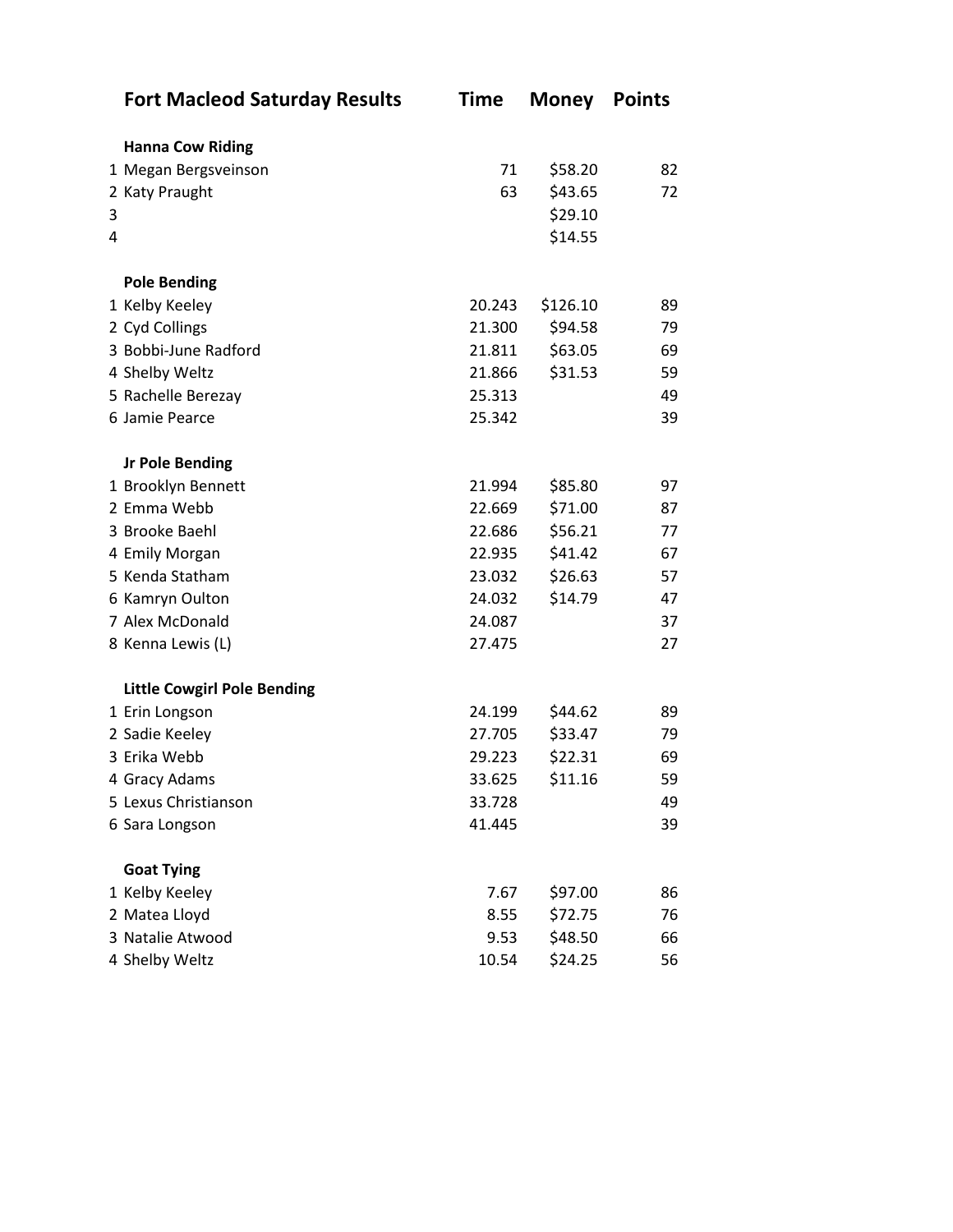|   | Jr Goat Tying                     |        |          |     |
|---|-----------------------------------|--------|----------|-----|
|   | 1 Lakota Bowers                   | 9.12   | \$77.36  | 95  |
|   | 2 Kenda Statham                   | 9.21   | \$64.02  | 85  |
|   | 3 Faythe Bergen                   | 12.64  | \$50.68  | 75  |
|   | 4 Emma Webb                       | 13.05  | \$37.35  | 65  |
|   | 5 Emily Morgan                    | 14.43  | \$24.01  | 55  |
|   | 6 Allie McCollister               | 15.07  | \$13.34  | 45  |
|   | 7 Emma Longson                    | 15.68  |          | 35  |
|   | 8 Brooke Baehl                    | 16.95  |          | 25  |
|   |                                   |        |          |     |
|   | <b>Team Roping</b>                |        |          |     |
|   | 1 Matea Lloyd / Cyd Collings      | 11.55  | \$194.00 | 96  |
|   | 2 Kaylyn Powlik / Natalie Atwood  | 14.24  | \$145.50 | 86  |
|   | 3 Jolayne Collings / Cyd Collings | 21.84  | \$97.00  | 76  |
| 4 |                                   |        | \$48.50  |     |
|   |                                   |        |          |     |
|   | <b>Cow Riding</b>                 |        |          |     |
|   | 1 Megan Bergsveinson              | 66     | \$58.20  | 82  |
| 2 |                                   |        | \$43.65  |     |
| 3 |                                   |        | \$29.10  |     |
| 4 |                                   |        | \$14.55  |     |
|   |                                   |        |          |     |
|   | <b>Barrel Racing</b>              |        |          |     |
|   | 1 Bobbi-June Radford              | 15.357 | \$168.78 | 100 |
|   | 2 Heather Cochrane                | 15.751 | \$139.68 | 90  |
|   | 3 Brenda Knight                   | 16.210 | \$110.58 | 80  |
|   | 4 Donalee Ferguson                | 16.222 | \$81.48  | 70  |
|   | 5 Sue Krebs(L)                    | 16.346 | \$52.38  | 60  |
|   | 6 Karlene Weltz                   | 16.423 | \$29.10  | 50  |
|   | 7 Matea Lloyd                     | 16.938 |          | 40  |
|   | 8 Natasha Webb                    | 17.147 |          | 30  |
|   | <b>Jr Barrel Racing</b>           |        |          |     |
|   | 1 Allie McCollister               | 15.602 | \$81.58  | 96  |
|   | 2 Lexi Kathol                     | 15.701 | \$67.51  | 86  |
|   | 3 Mattie Keeley                   | 15.847 | \$53.45  | 76  |
|   | 4 Cenidei Keeley                  | 15.875 | \$39.38  | 66  |
|   | 5 Emma Webb                       | 15.953 | \$25.32  | 56  |
|   | 6 Alex McDonald                   | 15.979 | \$14.07  | 46  |
|   | 7 Faythe Bergen                   | 15.984 |          | 36  |
|   | 8 Brooke Baehl                    | 16.098 |          | 26  |
|   |                                   |        |          |     |